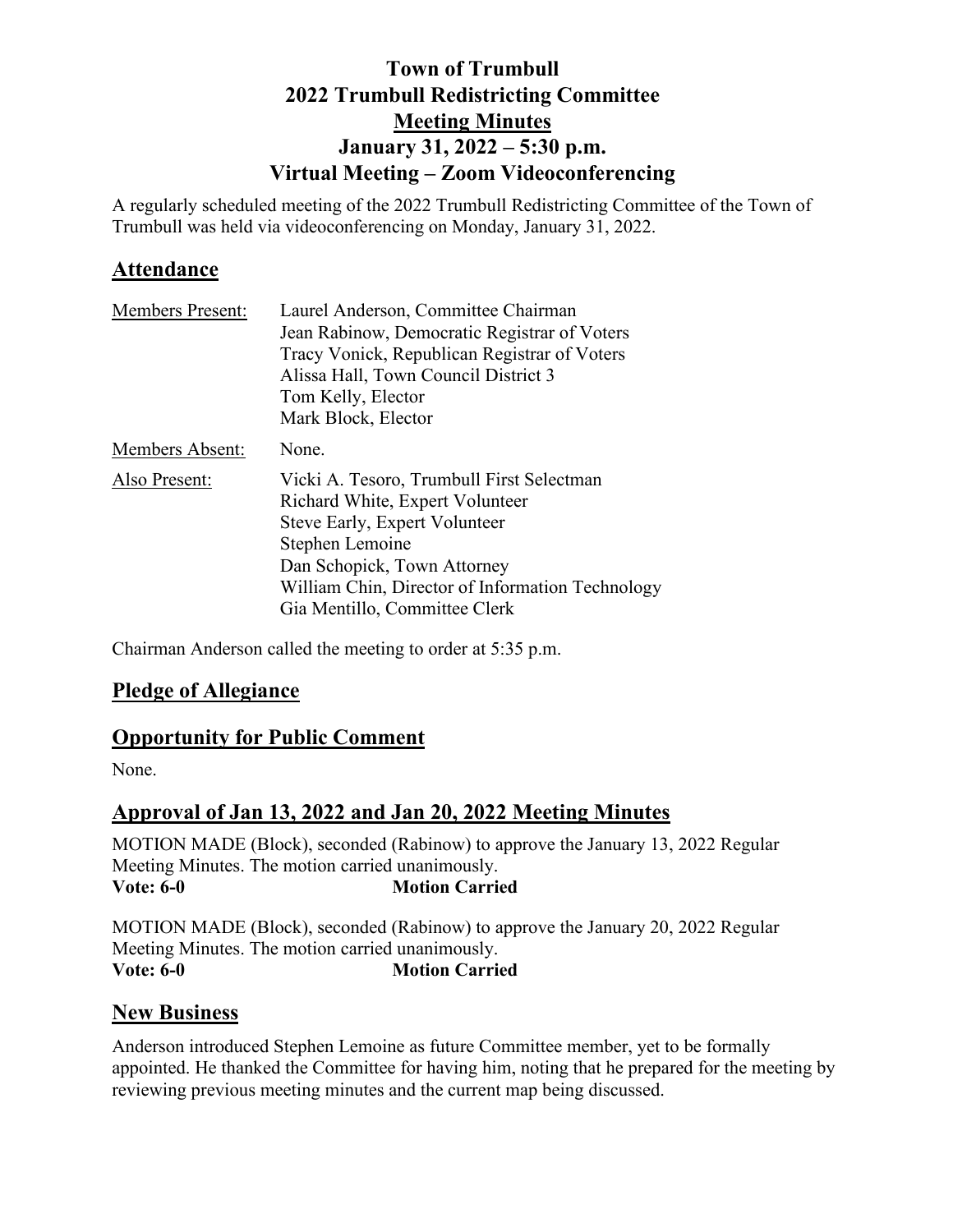### Review New District Revision Options from Richard White

White began by sharing his screen and reviewing where the Committee left off in the map drafting process on the January 24<sup>th</sup> meeting which focused around the draft entitled "Plan 1." White then shared two new drafts he created based off feedback from that meeting.

White shared the first of the two new drafts entitled "Plan 2," showing a nearly perfect population distribution amongst all 7 voting districts. He explained that Plan 2 shows three split voting districts (districts 4, 6, and 7), each of which is split amongst two house districts. White compared this to Plan 1 which had two split voting districts, one of which was split amongst three house districts. White then compared Plan 2 to Trumbull's existing voting district layout, highlighting minimal changes to districts 1, 2, 6, and 7, no change in district 3, and significant changes to districts 4 and 5.

White shared the second of the two new drafts entitled "Plan 3," again showing a nearly perfect population distribution amongst all 7 voting districts. He explained that Plan 3 again shows three split voting districts (districts 4, 5, and 7), each split amongst two house districts. White then compared Pan 3 to Trumbull's existing voting district layout, noting that this plan entails some level of change to every district with the most occurring in voting district 4, 5, and 6.

Block asked for confirmation that most of the issues encountered in redrawing district lines occurs in the South, West portion of Trumbull. White confirmed this to be true, noting that it is mostly due to the placement of House District boundaries.

White then shared two drafts created based on input directly from Vonick who explained that he encountered issues similar to that of White in the sense that it is extremely difficult to limit the number of split voting district to two as exemplified by his second draft, entitled "Plan TV2." While this draft managed to limit the number of split voting districts to two, the geographical extent of each district was significantly altered and the result was very oddly shaped voting districts. Rabinow stated that she would prefer having three split voting district with more compact geographical extents rather than a scenario where there are oddly shaped districts. Chairman Anderson and Block voiced agreement with this. Block stated that it seems having three split voting districts affords more options and opportunities than attempting to limit the Town to two split districts.

Block stated that he would like to utilize Plan 3 as presented by Richard White for the basis of future conversations. Rabinow, Vonick, and Block voiced support for this.

### Discussion of / Agreement on Document / Data Requirements

Chairman Anderson reminded the Committee that it has been common practice in the past for them to work to limit the number of streets split into multiple voting districts (i.e. one side of the street is in one district while the other is in another). She stated that she would like the Committee to work to limit such instances to only main roads in Town. The Committee voiced support for this but acknowledged it may not be possible in all instances.